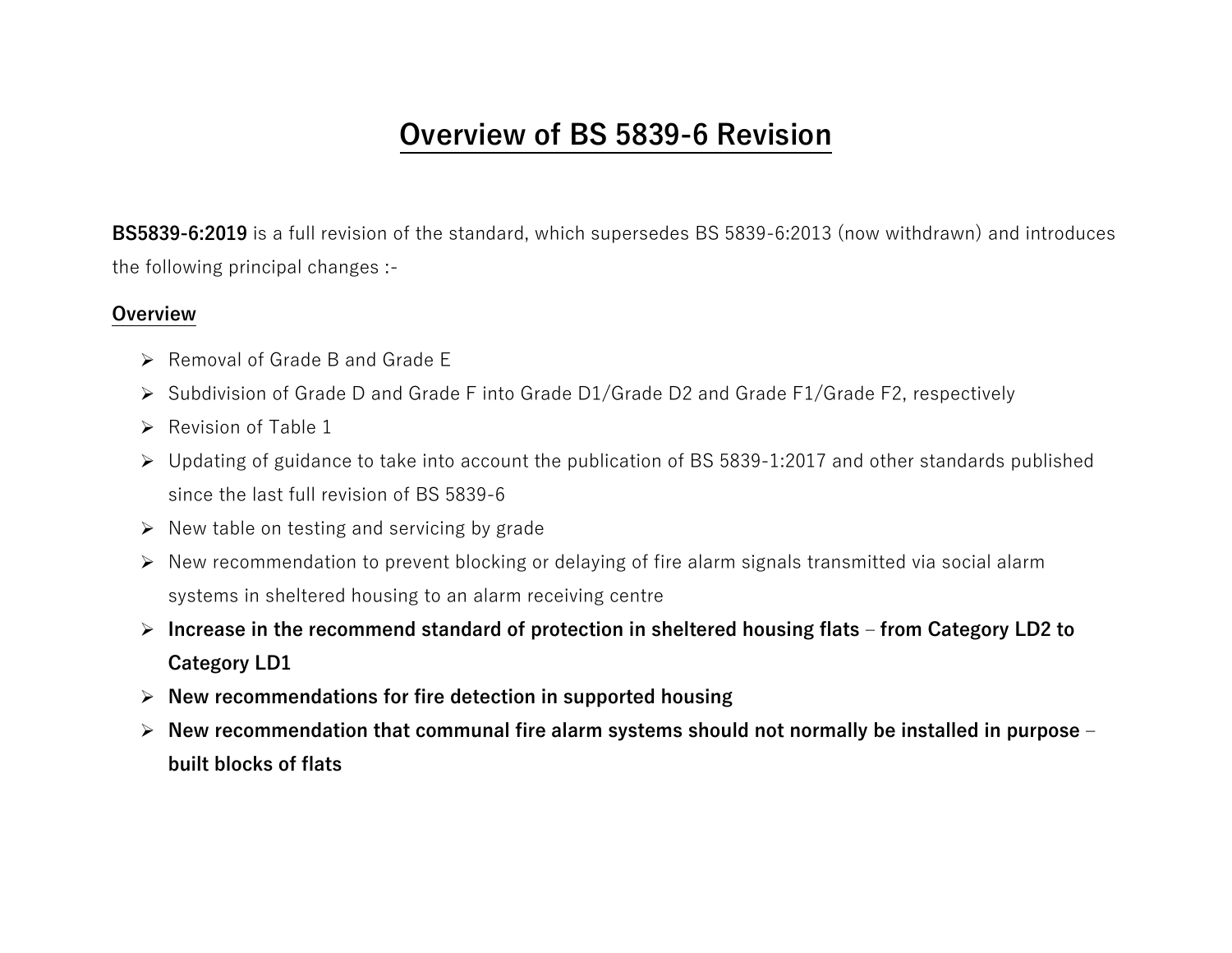### **Definitions**

**3.14 domestic premises** – **dwellings** (see3.15) and buildings used as sheltered housing (see 3.54)

**3.15 dwelling** – unit of residential accommodation occupied (whether or not as a sole or main residence): a/ by a single person or by people living together as a family; or

b/ by not more than 6 residents living together as a single household, including household where care is provided for residents; or

c/ by persons who do not live together as a family, but who live in self-contained single-family flats; maisonettes or bedsits within the unit; or

d/ as a shared house

NB The definitions in c) and d) relate only to some types of house in multiple occupations (HMO) and specifically exclude hostel type accommodation, for which BS 5839-1 is more appropriate. They can, however, include houses with long-term lodgers

**3.62 tamper-proof battery** – battery that is not designed to be removed

Eg cells soldered to a printed circuit board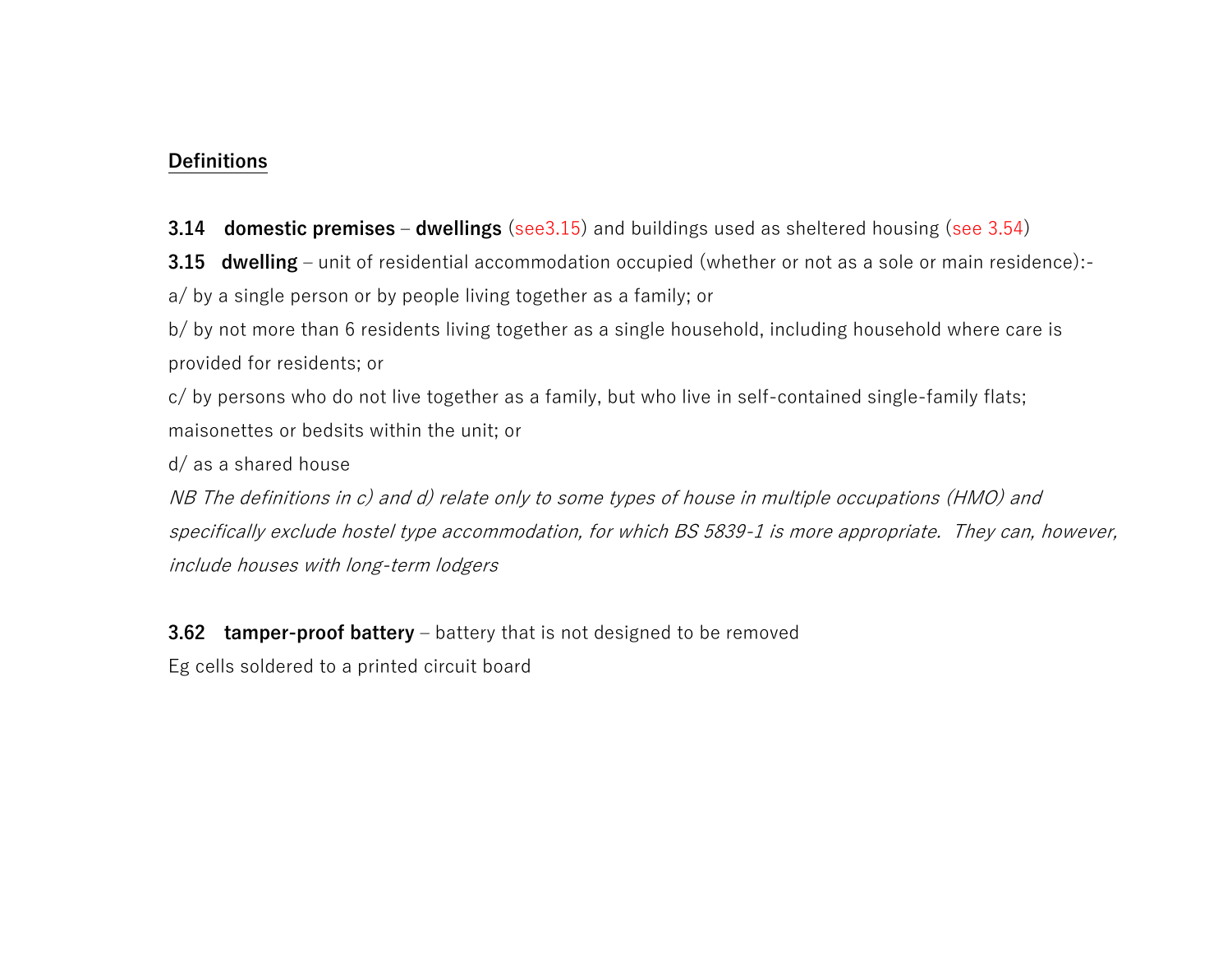# **New Grading System**

➢ **Grade A**: a fire detection and fire alarm system, which incorporates CIE conforming to BS EN 54-2 and power supply equipment conforming to BS EN 54-4, and which is designed and installed in accordance with all the recommendations of BS5839-1:2017, Section **1** to Section **4** inclusive, except those in the following clauses, for which the corresponding clauses of this part of BS 5839 need to be substituted.

| Clause/subclause of BS 5839-1:2017           | Corresponding clause/subclause of BS         |  |  |
|----------------------------------------------|----------------------------------------------|--|--|
|                                              | 5839-6                                       |  |  |
| 16 Audible alarm signals                     | 13 Audible fire alarm devices and audibility |  |  |
|                                              |                                              |  |  |
| 18 Fire alarm warnings for people who are    | 14 Fire alarm warnings for people who are    |  |  |
| deaf and hard of hearing                     | deaf and hard of hearing                     |  |  |
| <b>20</b> Manual call points                 | <b>18</b> Manual call points                 |  |  |
| <b>25.4e</b> ) Capacity of standby batteries | <b>15.2c)</b> Capacity of standby batteries  |  |  |
| 27 Radio linked systems                      | 21 Radio linked systems                      |  |  |

The grades are defined as follows:-

# ➢ **Grade B:** Not in use

➢ **Grade C**: A system of fire detectors and alarm sounders (which may be combined in the form of smoke alarms) connected to a common power supply, comprising the normal mains and a standby supply, with central control equipment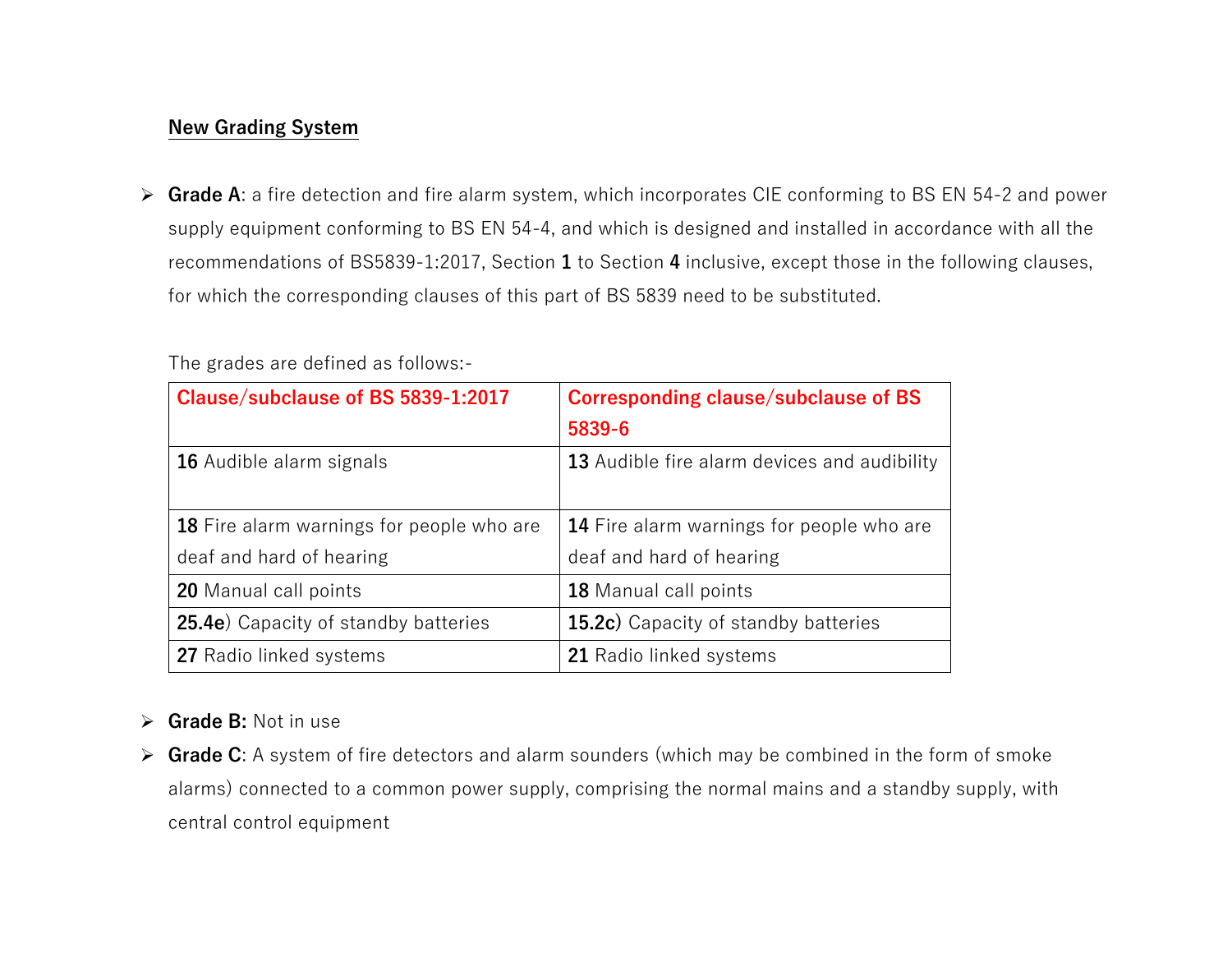- ➢ **Grade D1**: A system of one or more mains-powered detectors ( see 3.12) , each with a tamper-proof standby supply consisting of a battery/s (see 3.62)
- ➢ **Grade D2**: A system of one or more mains-powered detectors (see 3.12) each with an integral standby supply consisting of a user-replaceable battery/s
- ➢ **Grade E:** Not in use
- ➢ **Grade F1**: A system of one or more battery-powered detectors (see 3.12) powered by a tamper-proof primary battery/s (see 3.62)
- ➢ **Grade F2**: A system of one or more battery-powered detectors ( see 3.12) powered by a user-replaceable primary battery/s
	- Reference Grade D and Grade F systems, where more than one smoke alarm is installed, the smoke alarms normally need to be interlinked ( see 13.2c)
	- Any heat alarms also need to be interlinked with the smoke alarms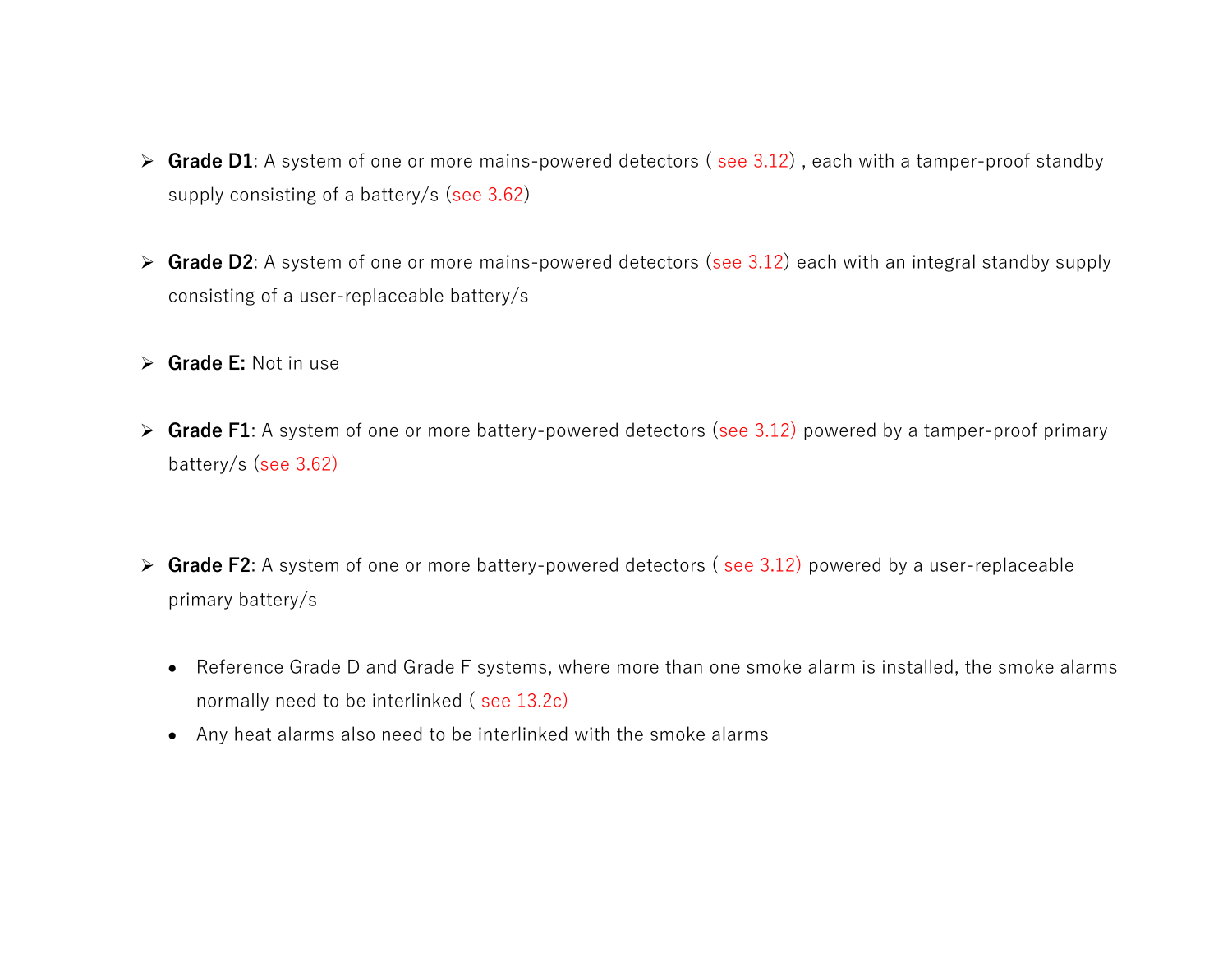**TABLE 1 - Min grade and category of fire detection and fire alarm system for protection of life and typical premises**

| <b>Class of Premises</b>                        | Minimum grade and category of system for installation in: |           |                   |                    |
|-------------------------------------------------|-----------------------------------------------------------|-----------|-------------------|--------------------|
|                                                 | New or Materially                                         |           | Existing premises |                    |
|                                                 | <b>Altered Premises</b>                                   |           |                   |                    |
|                                                 | Grade                                                     | Category  |                   | Category           |
| Single-family dwellings <sup>A</sup> and shared |                                                           |           |                   |                    |
| houses $B$ with no floor greater than           |                                                           |           |                   |                    |
| 200 $m2$ in area                                |                                                           |           |                   |                    |
| Owner-occupied <sup>c)</sup> bungalow, flat or  | D <sub>2</sub>                                            | $LD2^{D}$ | $F2^{E, F, G}$    | $LD3^{F),(G),(H)}$ |
| other single-storey unit                        |                                                           |           |                   |                    |
| Rented bungalow, flat or other single-          | D <sub>1</sub>                                            | $LD2^{D}$ | D <sub>1</sub>    | $LD2^{D}$          |
| storey unit                                     |                                                           |           |                   |                    |
| Owner-occupied <sup>c)</sup> maisonette with no | D <sub>2</sub>                                            | $LD2^{D}$ | $F2^{E, F, G}$    | $LD3^{F),(G),(H)}$ |
| floor above 4.5m from ground level or           |                                                           |           |                   |                    |
| owner-occupied two storey house                 |                                                           |           |                   |                    |
| Rented maisonette with no floor above           | D <sub>1</sub>                                            | $LD2^{D}$ | D <sub>1</sub>    | $LD2^{D}$          |
| 4.5m from ground level or rented two            |                                                           |           |                   |                    |
| storey house                                    |                                                           |           |                   |                    |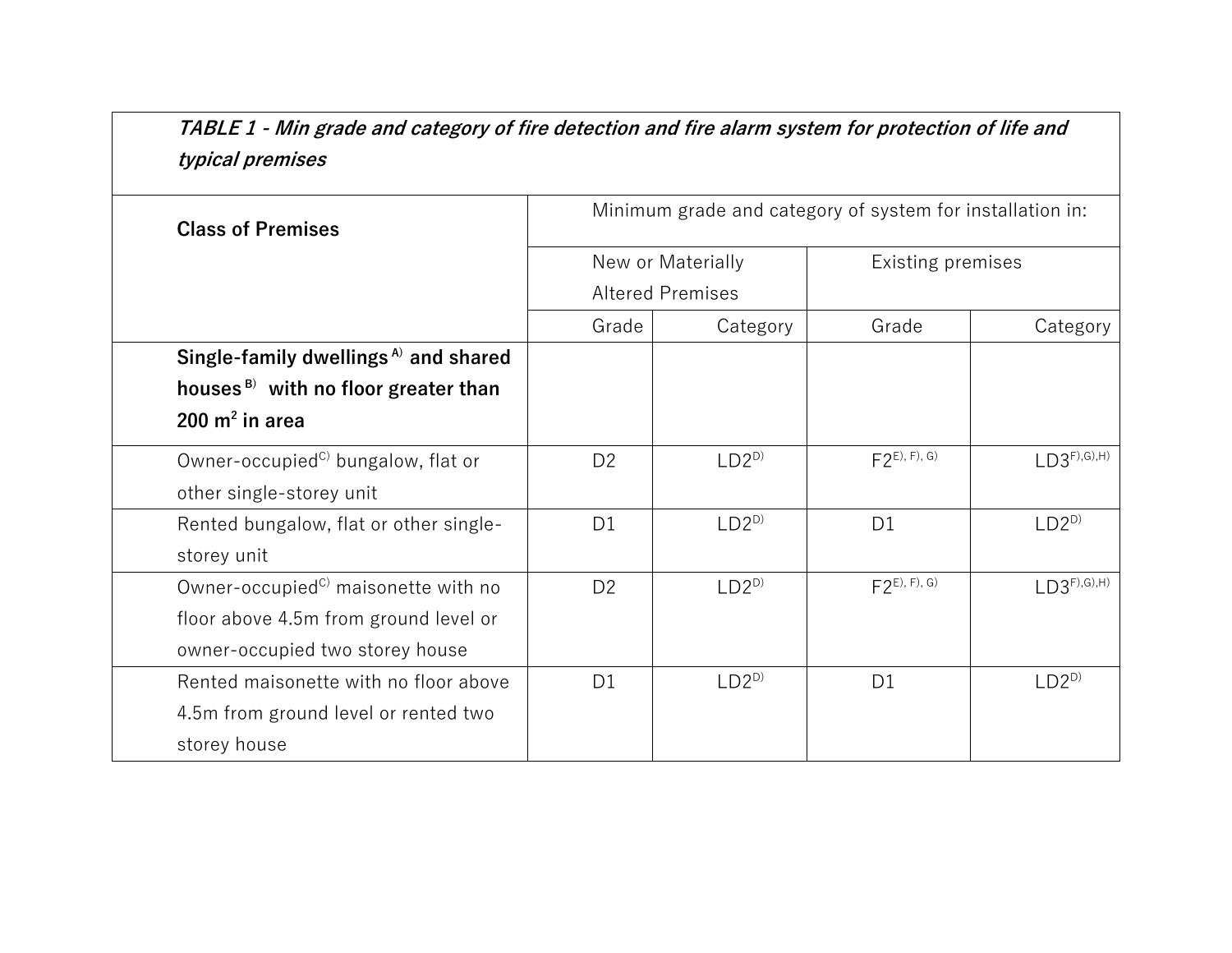| Rented maisonette with any floor above         | D <sub>1</sub> | $LD2^{D}$           | D <sub>1</sub> | $LD2^{D}$           |
|------------------------------------------------|----------------|---------------------|----------------|---------------------|
| 4.5m from ground level and with                |                |                     |                |                     |
| alternative means of escape                    |                |                     |                |                     |
| Any maisonette with any floor above            | D1             | LD1                 | D <sub>1</sub> | LD1                 |
| 4.5m from ground level and no                  |                |                     |                |                     |
| alternative means of escape                    |                |                     |                |                     |
| Owner-occupied <sup>c</sup> three-storey house | D <sub>2</sub> | $LD2^{D}$           | $F2^{E, F, G}$ | $LD2^{D}$           |
| Rented three-storey house                      | D <sub>1</sub> | $LD2^{D}$           | D <sub>1</sub> | LD2 <sup>D</sup>    |
| Owner-occupied <sup>C</sup> four (or more)     | A              | $LD2^{D}$           | $D2^{1}$       | LD2 <sup>D</sup>    |
| storey house                                   |                |                     |                |                     |
| Rented four (or more) storey house             | A              | $LD1$ <sup>J)</sup> | D <sub>1</sub> | $LD1$ <sup>J)</sup> |
| Single-family dwellings $A$ and shared         |                |                     |                |                     |
| houses <sup>B</sup> with one or more floors    |                |                     |                |                     |
| greater than 200 $m^2$ in area                 |                |                     |                |                     |
| Owner-occupied <sup>c</sup> bungalow, flat or  | D <sub>2</sub> | $LD2^{D}$           | $D2^{1}$       | $LD3^{F),(G),(H)}$  |
| other single-storey unit                       |                |                     |                |                     |
| Rented bungalow, flat or other single          | D <sub>1</sub> | $LD2^{D}$           | D <sub>1</sub> | $LD2^{D}$           |
| storey unit                                    |                |                     |                |                     |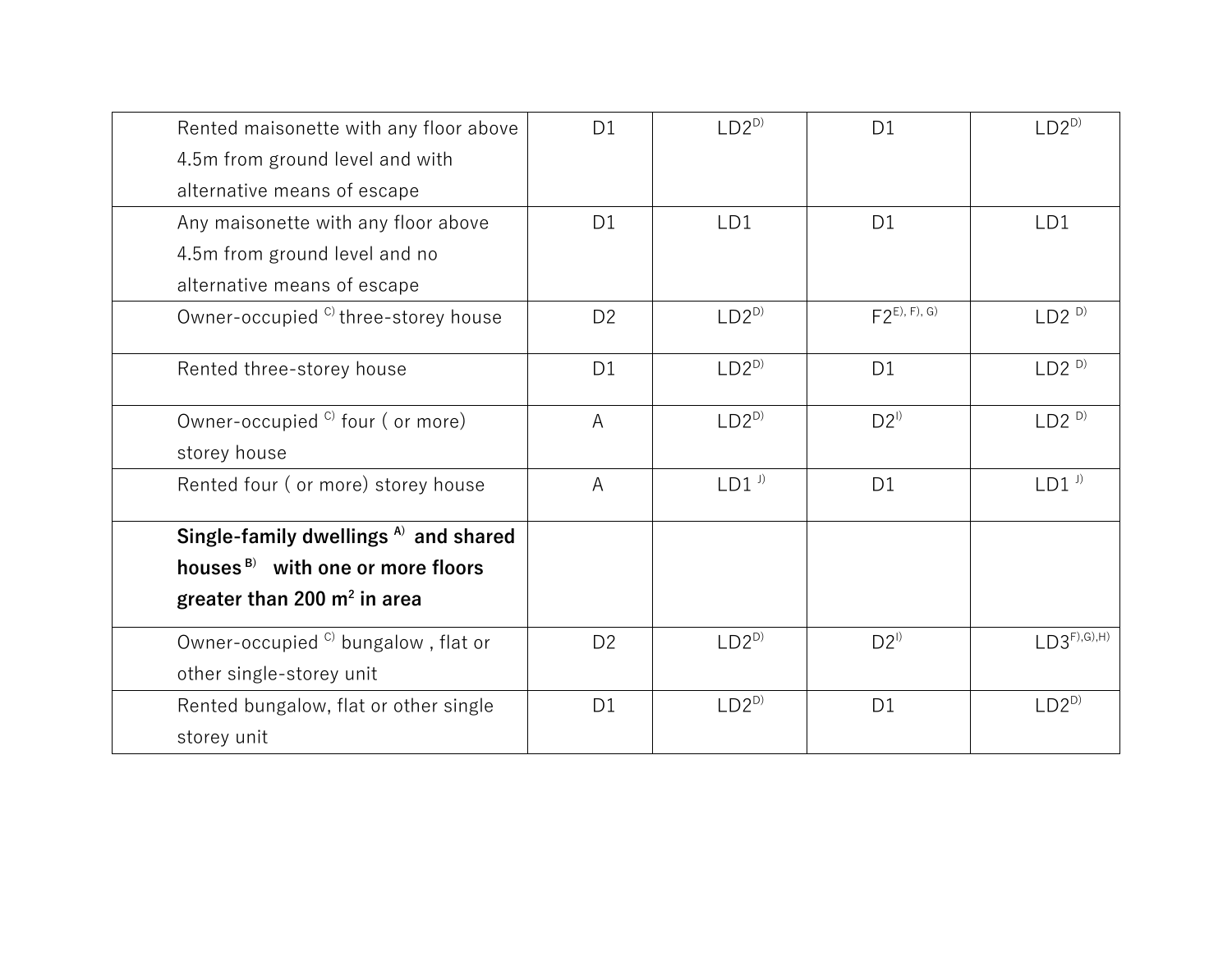| Owner-occupied <sup>c)</sup> maisonette with no | A | $LD2^{D}$           | $D2^{1}$       | $LD3^{F), (G), H)}$ |
|-------------------------------------------------|---|---------------------|----------------|---------------------|
| floor above 4.5m from ground level or           |   |                     |                |                     |
| owner-occupied two storey house                 |   |                     |                |                     |
| Rented maisonette with no floor above           | A | $LD2^{D}$           | D <sub>1</sub> | $LD2^{D}$           |
| 4.5 m from ground level or rented two           |   |                     |                |                     |
| storey house                                    |   |                     |                |                     |
| Rented maisonette with any floor above          | A | $LD2^{D}$           | D <sub>1</sub> | $LD2^{D}$           |
| 4.5m from ground level and with                 |   |                     |                |                     |
| alternative means of escape                     |   |                     |                |                     |
| Any maisonette with any floor above             | A | LD1                 | D <sub>1</sub> | LD1                 |
| 4.5m from ground level and no                   |   |                     |                |                     |
| alternative means of escape                     |   |                     |                |                     |
| Owner-occupied <sup>c)</sup> three storey house | A | $LD2^{D}$           | $D2^{1}$       | $LD2^{D}$           |
| Rented three storey house                       | A | $LD2^{D}$           | D <sub>1</sub> | $LD2^{D}$           |
| Owner-occuped <sup>c)</sup> four (or more)      | A | $LD2^{D}$           | A              | $LD2^{D}$           |
| storey house                                    |   |                     |                |                     |
| Rented four (or more) storey house              | A | $LD1$ <sup>J)</sup> | $\overline{A}$ | $LD1$ <sup>J)</sup> |
| Houses in multiple occupation $K$ , L)          |   |                     |                |                     |
| (HMOs)                                          |   |                     |                |                     |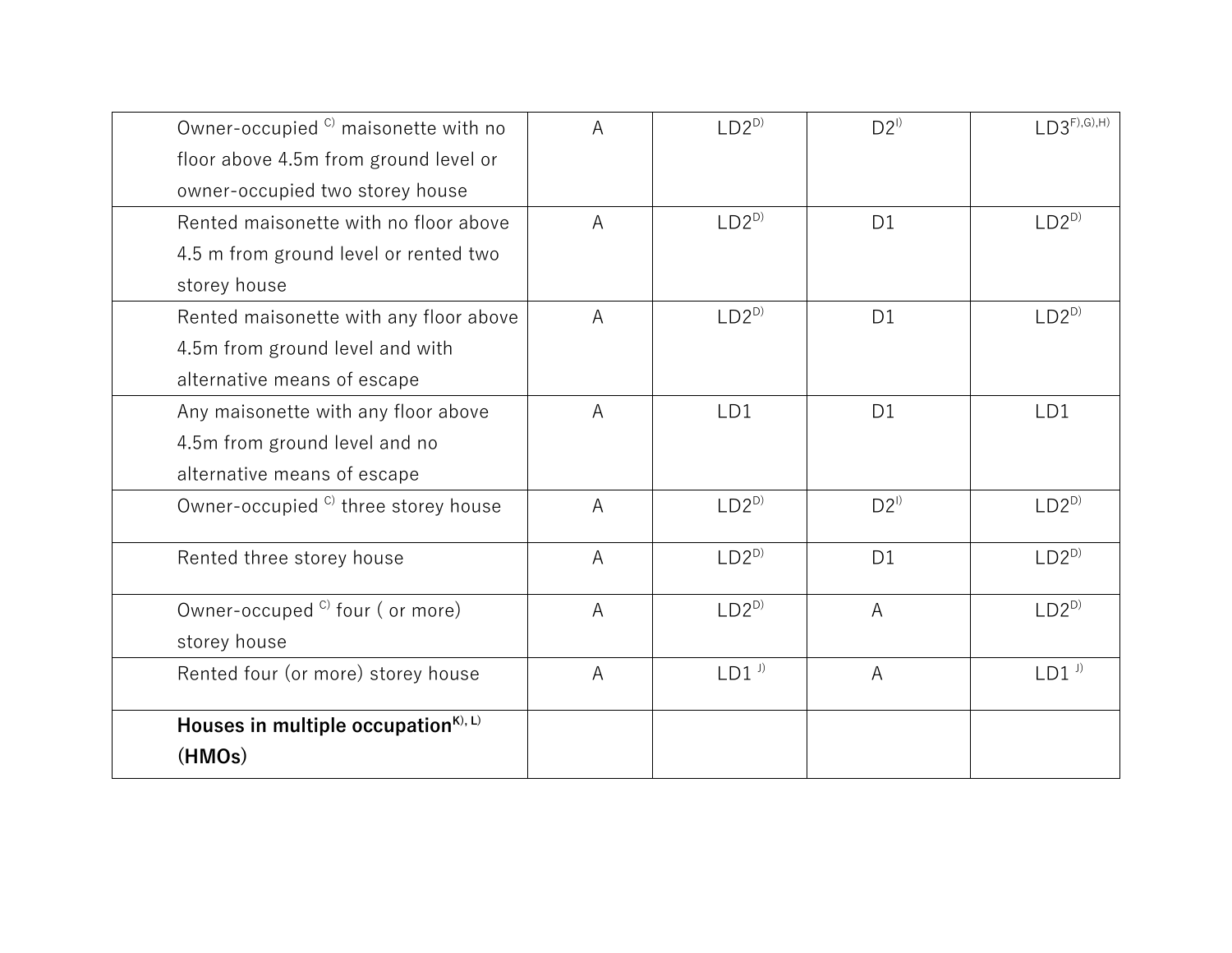| HMOs of one or two storeys with no           | D <sub>1</sub>                                                         | $LD1$ <sup><math>J)</math></sup> | D <sub>1</sub> | $LD2^{D}$           |
|----------------------------------------------|------------------------------------------------------------------------|----------------------------------|----------------|---------------------|
| floor greater than 200m <sup>2</sup> in area |                                                                        |                                  |                |                     |
| Other HMOs:                                  |                                                                        |                                  |                |                     |
|                                              |                                                                        |                                  |                |                     |
| Individual dwelling units, within the        | $D1^{M}$                                                               | $LD1^{J),N}$                     | $D1^{M}$       | $LD1^{J),N}$        |
| HMO, comprising a single room, which         |                                                                        |                                  |                |                     |
| include cooking facilities (bedsit)          |                                                                        |                                  |                |                     |
| Individual dwelling units, within the        | $D1^{M}$                                                               | $LD1$ <sup>J)</sup>              | $D1^{M}$       | $LD1$ <sup>J)</sup> |
| HMO, comprising a single room, which         |                                                                        |                                  |                |                     |
| DO NOT include cooking facilities            |                                                                        |                                  |                |                     |
| (bedsit)                                     |                                                                        |                                  |                |                     |
| Individual dwelling units, within the        | $D1^{M}$                                                               | $LD2^{D}$                        | $D1^{M}$       | $LD2^{D}$           |
| HMO comprising two or more rooms             |                                                                        |                                  |                |                     |
| Communal areas of the HMO                    | Grade A, Category LD2, with detectors sited in accordance              |                                  |                |                     |
|                                              | with the recommendations of BS 5839-1:2017 for a                       |                                  |                |                     |
|                                              | Category L2 System <sup>o)</sup>                                       |                                  |                |                     |
| Sheltered Housing <sup>P)</sup>              |                                                                        |                                  |                |                     |
|                                              |                                                                        |                                  |                |                     |
| Individual dwelling units                    | D <sub>2</sub>                                                         | $LD1$ <sup>J)</sup>              | D <sub>2</sub> | $LD2^{Q}$           |
|                                              |                                                                        |                                  |                |                     |
| Communal areas                               | Grade A in accordance with the recommendations of BS                   |                                  |                |                     |
|                                              | 5839-1:2017 for a Category L4 or L5 system $^{\text{\textregistered}}$ |                                  |                |                     |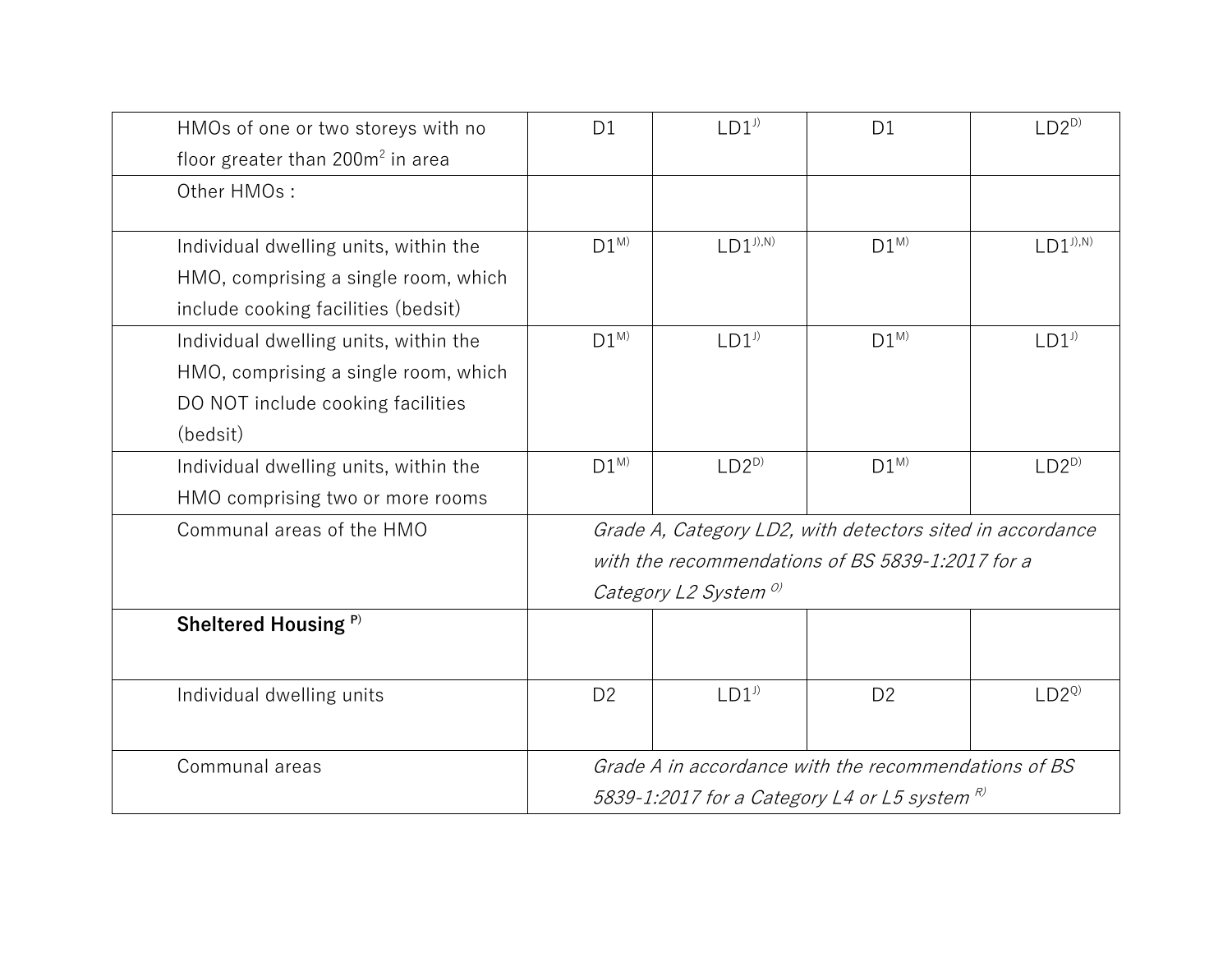| Self-catering premises or premises                                                                                                                                                                                                                                                                              | D1             | $LD1$ <sup><math>J</math></sup> | D <sub>1</sub> | $LD1$ <sup><math>J</math></sup> |
|-----------------------------------------------------------------------------------------------------------------------------------------------------------------------------------------------------------------------------------------------------------------------------------------------------------------|----------------|---------------------------------|----------------|---------------------------------|
| with short-term paying guests                                                                                                                                                                                                                                                                                   |                |                                 |                |                                 |
| <b>Supported Housing</b>                                                                                                                                                                                                                                                                                        |                |                                 |                |                                 |
| Single-storey                                                                                                                                                                                                                                                                                                   | D <sub>1</sub> | $LD1$ <sup>J)</sup>             | D <sub>1</sub> | $LD1$ <sup><math>)</math></sup> |
| Two or more storeys and not more than                                                                                                                                                                                                                                                                           | D <sub>1</sub> | $LD1$ <sup>J)</sup>             | D <sub>1</sub> | $LD1$ <sup><math>J</math></sup> |
| four bedrooms                                                                                                                                                                                                                                                                                                   |                |                                 |                |                                 |
| Two or more storeys and more than                                                                                                                                                                                                                                                                               | A              | $LD1$ <sup>J)</sup>             | A              | $LD1$ <sup>J)</sup>             |
| four bedrooms                                                                                                                                                                                                                                                                                                   |                |                                 |                |                                 |
| $\alpha$ Including premises with long-term lodgers, but not boarding houses, the latter of which are outside the<br>scope of this part of BS 5839.<br>B)<br>Houses shared by no more than six persons, generally living in a similar manner to a single family (e.g.<br>houses rented by a number of students). |                |                                 |                |                                 |
| C)<br>Including premises in which lodgers live as their principal home.                                                                                                                                                                                                                                         |                |                                 |                |                                 |
| D)<br>Heat detectors should be installed in every kitchen. A smoke detector should be installed in the principal                                                                                                                                                                                                |                |                                 |                |                                 |
| habitable room (see clause 3.47 of BS 5839-1:2017) Where more than one room might be used as the                                                                                                                                                                                                                |                |                                 |                |                                 |
| principal habitable room, a smoke detector should be installed in each of these rooms. The detector in the                                                                                                                                                                                                      |                |                                 |                |                                 |
| principal habitable room (but not the kitchen) may alternatively be a carbon monoxide detector. However,                                                                                                                                                                                                        |                |                                 |                |                                 |
|                                                                                                                                                                                                                                                                                                                 |                |                                 |                |                                 |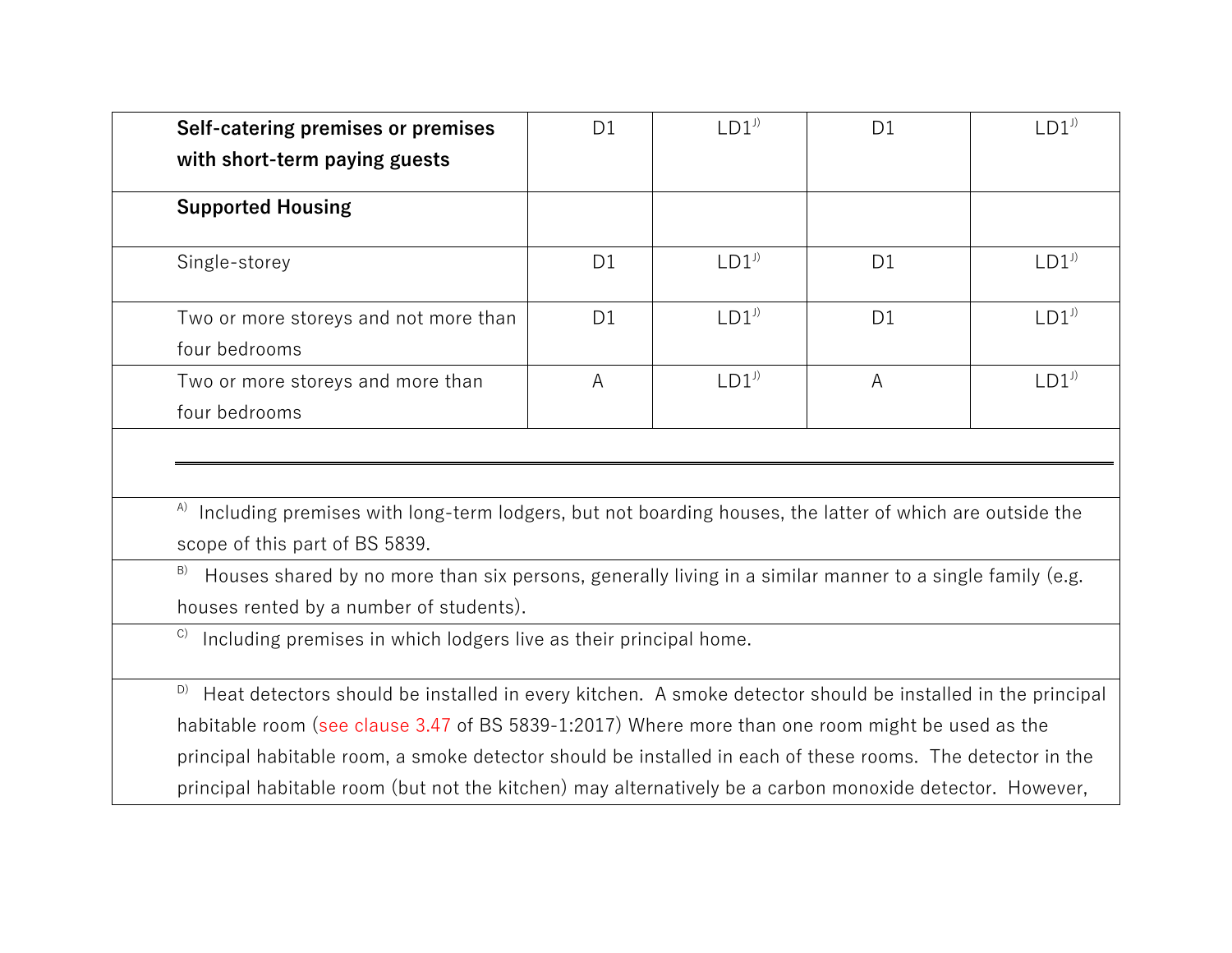consideration needs to be given to the potential for false alarms from a smoke detector in the lounge if a kitchen opens directly into, or is combined with, the lounge

 $E$ ) A Grade F1 system should be installed if there is any doubt regarding the long-term suitability or reliability of a battery-powered system, i.e. the ability to replace batteries.

 $F$ ) Where elecrical work such as a rewire is undertaken, a Grade D (D1 or D2) Category LD2 system should be installed

<sup>G)</sup> In Scotland, under the Housing (Scotland) Act 1987 (Tolerable Standard) (Extension of Criteria) Order

2019 (11), Grade F1, Category LD2 systems are required as a minimum in all existing dwellings

 $H$ ) Category LD2 if a risk assessment justifies the provision of additional detectors (see Clause 4)

I) A Grade D1 System should be installed if there is any doubt regarding the long-term suitability or reliability of a battery powered system, i.e. the ability to replace batteries

<sup>J)</sup> Detectors may normally be omitted from roof voids unless there are specific significant fire hazards such as gas boilers or electrical equipment for photovoltaic systems.

 $\overline{K}$ ) Other than houses with long-term lodgers and houses shared by no more than six persons, generally

living in a similar manner to a single family (e.g. houses rented by a number of students)

 $L$ ) In England and Wales, under the Housing Act 2004 (8), certain houses converted into blocks of flats prior to the Building Regulations 1991 (12) coming into force are treated as HMOs.

M) The detectors in individual dwelling units may be incorporated within the system installed in communal areas, subject to compliance with 12.2 b)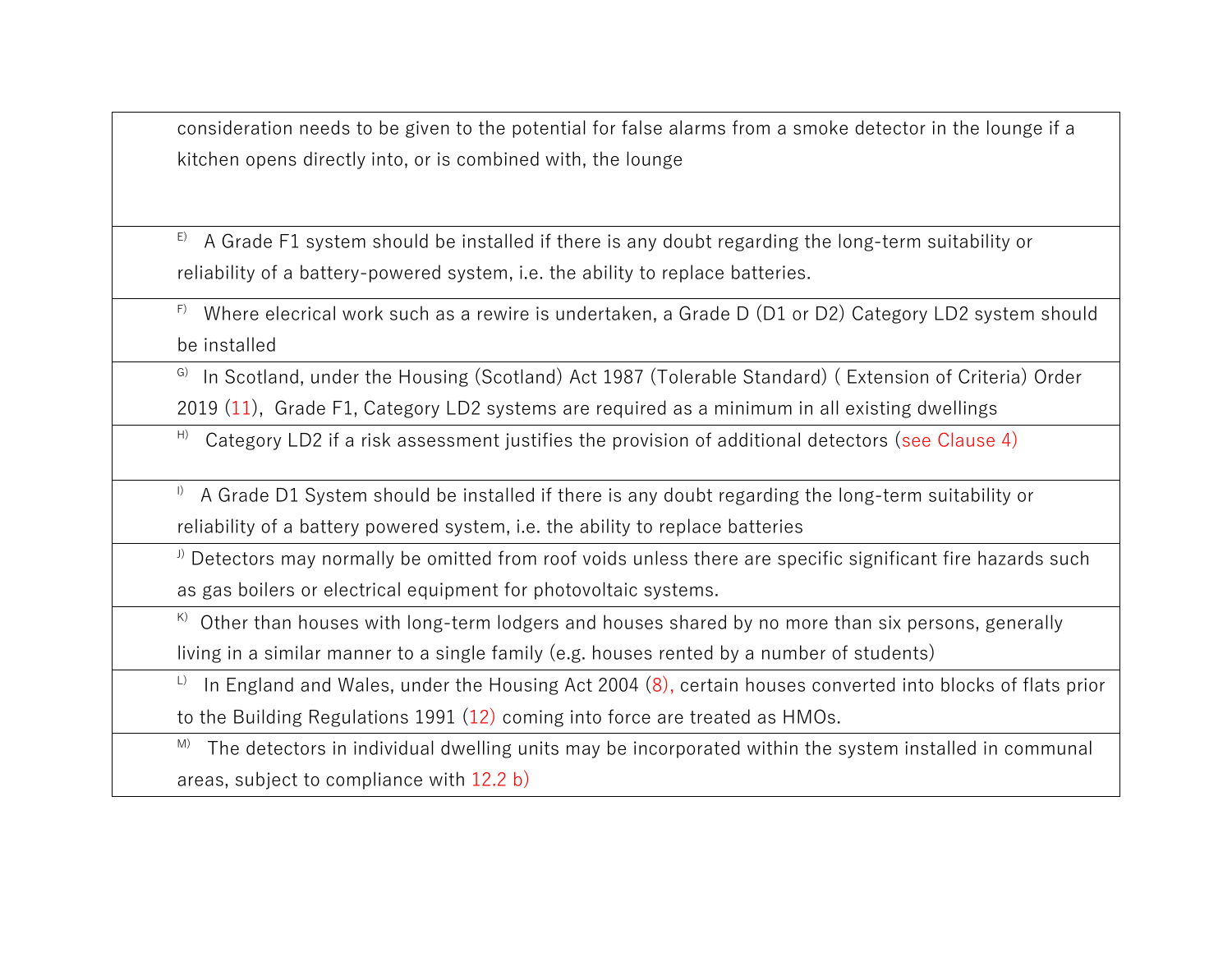N) In individual bedsits which include cooking facilities, a heat or multi-sensor fire alarm should be fitted. In the case of a multi-sensor fire alarm, the provision of an alarm silence facility would be beneficial.

 $\degree$ ) Heat detectors should be installed in every communal kitchen. Heat or smoke detectors, as appropriate (taking into account the fire risk and the potential for false alarms), should be installed in every communal lounge.

P) See also 20.2 c)

Q) Where sheltered housing is upgraded, electrical work such as a rewire is undertaken, or smoke alarms are replaced , a Grade D (D1 or D2) Category LD1 system should be installed.

 $R^{\circ}$  The provision for detection should be based on a fire risk assessment. Normally, communal lounges, kitchens, laundries etc., should be protected, and where these facilities are provided, it might be appropriate for smoke detection to be installed throughout the circulation areas. Such detection could be extended to include detection within dwelling units, subject to the need to filter false alarms from dwelling units. Where there are no significant communal facilities, and the sheltered housing is similar to a general needs block of flats, there is normally no need for any fire detection within circulation areas; fire detection can be restricted to individual dwelling units. Further guidance can be found in NFCC document Fire Safety in Specialised Housing (7)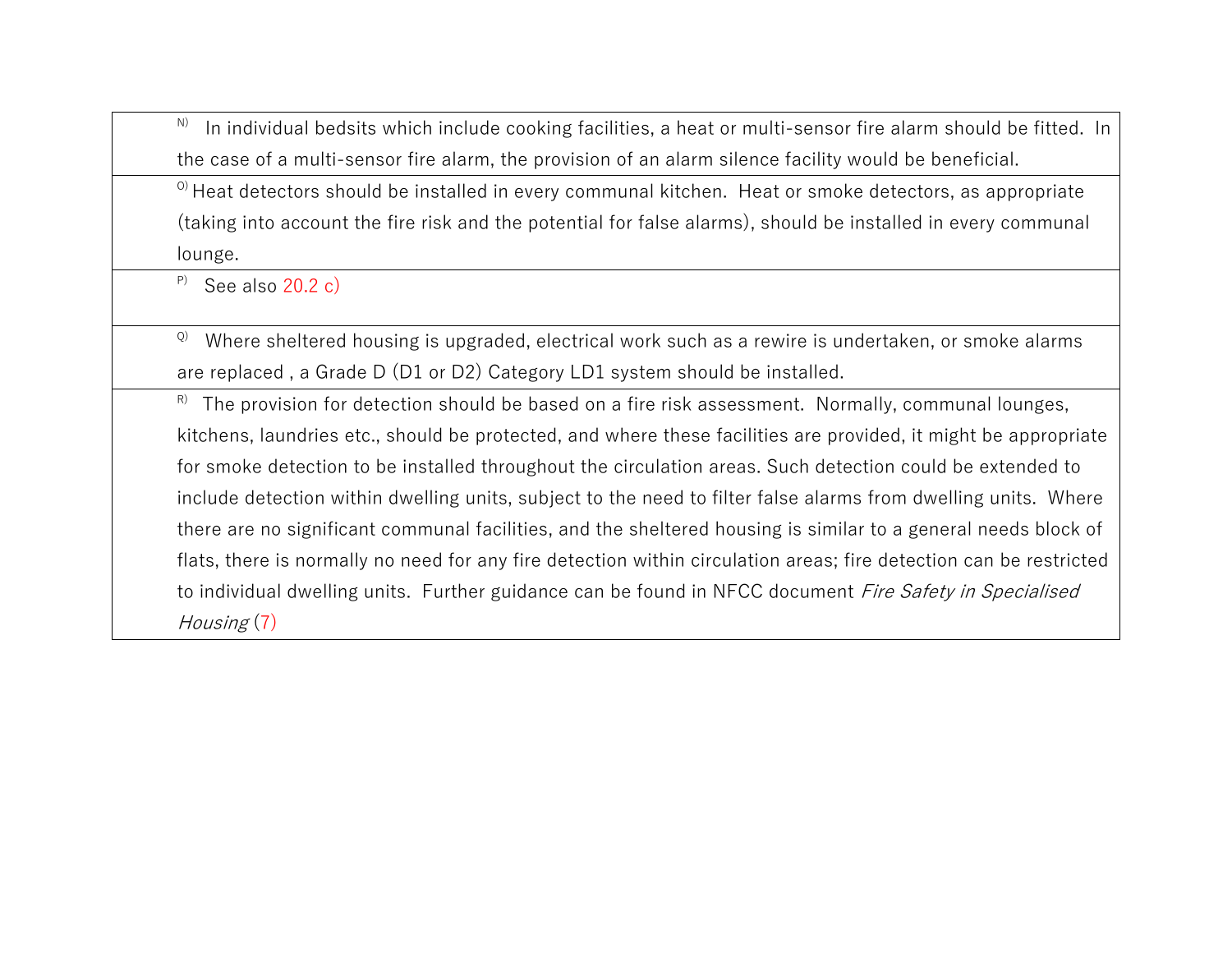#### Grade of System

System grade relates to the engineering aspects of the fire detection and fire alarm system. Higher grades of system tend to provide a greater level of control and monitoring of the system, or greater reliability and availability to perform correctly in the event of a fire. The grade of system that needs to be installed depends on the nature of the premises, the level of fire risk and the characteristics of the likely occupants.

Grade F2 systems, comprising one or more battery-powered smoke alarms, are the least reliable in the long term because of the need for battery replacement. Reliability can be enhanced b the use of a Grade F1 system (see 7.1) For new dwellings, a Grade D system (in which the normal supply for each smoke alarm is derived from the mains electricity supply and a standby supply is provided) or higher is justified.

However, because of their low cost and ease of installation, Grade F systems (comprising battery-powered smoke alarms) might be suitable for installation in existing premises (see13.2c) Their reliability can be improved by use of batteries that have a long anticipated life and that cannot be removed by the user. Nevertheless, Grade F systems are generally not appropriate in premises in which the fire risk to occupants is high, nor where there cannot be a reasonable certainty that, when the premises are occupied, batteries will be replaced within a short time (typically no more than 5 days) of a battery fault warning indication. Otherwise, a system in which the normal supply is derived from the mains needs to be used (eg a Grade D System)